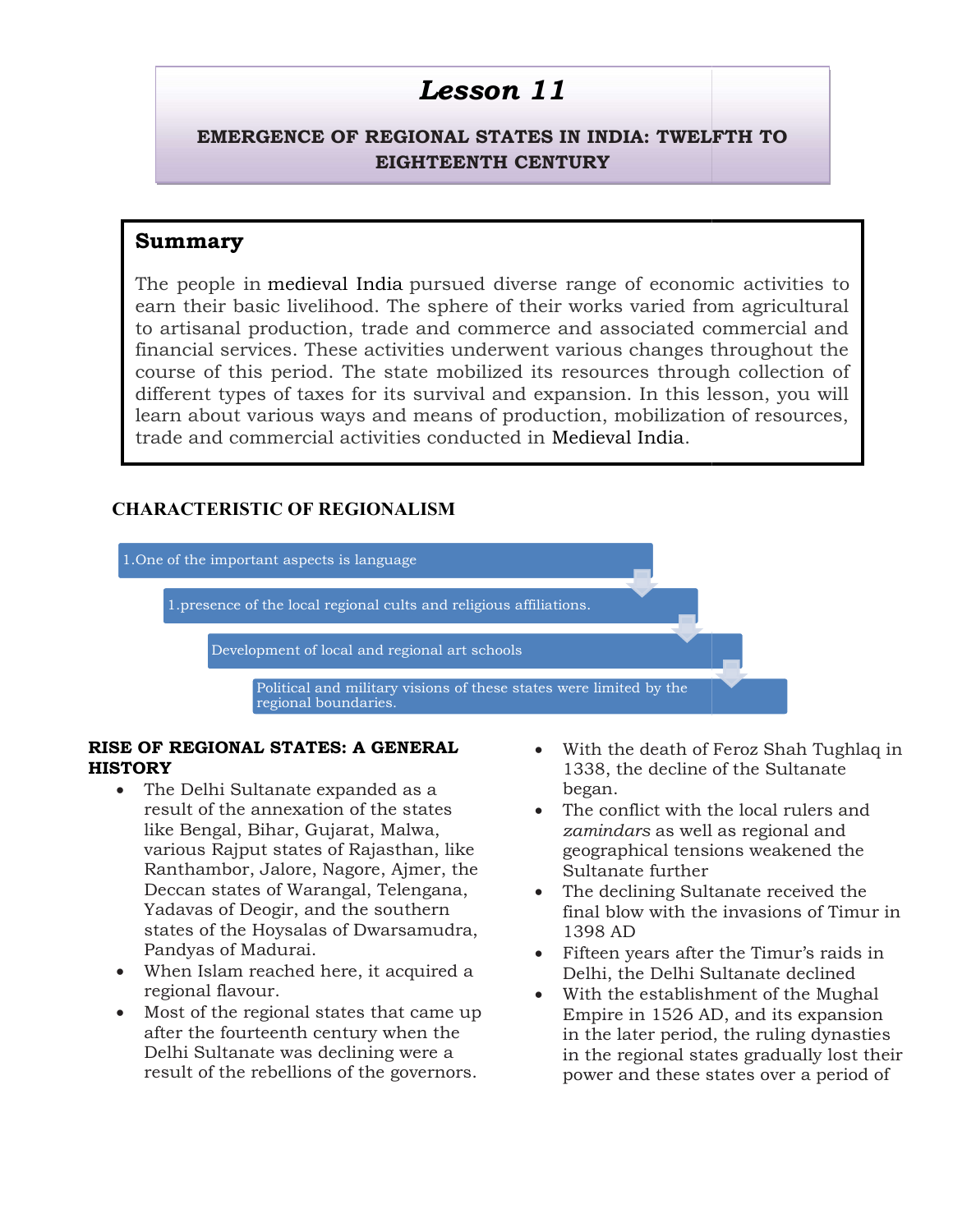time became the part of the Mughal Empire

 But the regional features of language, art, literature and religion continued with changes.

#### HISTORY OF THE REGIONAL STATES: A FEW CASE STUDIES

#### Jaunpur

- Jaunpur was a prosperous province in the eastern part of the Delhi Sultanate.
- The governor of Jaunpur was Malik Sarwar, who was a prominent noble during Feroz Shah Tughlaq's period.
- After Timur's invasion and the weakening of the Delhi Sultanate, Malik Sarwar took advantage of a weak political situation and declared himself independent.
- Malik Sarwar was succeeded by his son Mubarak Shah Sharqi.
- Mahmud Shah Tughlaq (delhi sultan) tried to annex Jaunpur, but failed.
- There were constant tensions between the various rulers of Jaunpur and Delhi Sultanate.
- In 1402, Ibrahim Shah Sharqi, Mubarak Shah's brother became the Sultan and ruled Jaunpur for thirty four years
- Bahlol Lodhi attacked Jaunpur in 1484 and Hussain Shah had to flee.
- Finally, Sikandar Lodhi who succeeded Bahlol Lodhi annexed Jaunpur.
- Hussain Shah died and the Sharqi dynasty came to an end.

#### Kashmir

- In the eleventh century, the rulers were followers of Saivism, and Saivism became the central religion in Kashmir
- In 1320s, the ruling dynasty of Kashmir could not check the devastating Mongol invasions.
- In 1339, Shamsuddin Shah deposed the Saiva ruler and became the ruler of Kashmir.
- From this period onwards, Islam influenced the Kashmiri society.
- One of the greatest rulers of Kashmir was Zainul Abidin (1420–1470).
- He abolished *jaziya* and prohibited cow slaughter and gave the Hindus important state posts.
- A large number of temples were repaired and new ones constructed
- He was called the Bud Shah or the great king of Kashmiris.
- The Sultan contributed to the agricultural development of Kashmir by constructing dams and canals
- Sultan also introduced reforms in the currency.
- He introduced market control and fixed prices of the commodities.
- He introduced carpet and shawl making, which make Kashmir famous till day.
- Under his patronage, the Mahabharat and Kalhana's Rajatarangini were translated into Persian
- In 1586, Akbar conquered Kashmir and made it a part of the Mughal Empire.

## Bengal

- Bengal was an important regional kingdom under the Palas in the eighth century and the Senas in the twelfth century
- In 1342, one of the nobles, Haji Ilyas Khan united Bengal and became its ruler under the title of Shamsh-ud-din Iliyas Shah and laid the foundation of the Ilyas Shah dynasty.
- He tried to annex Bengal and raided Orissa and Tirhut and forced them to pay tribute.
- Such expansions alarmed the rulers of the Delhi Sultanate, who tried to occupy Bengal several times but were not successful.
- In 1538, Bengal was annexed by Sher Shah Suri.
- In 1586, Akbar conquered Bengal, and made it into a suba.
- The Mughals established their capital in the heart of the eastern delta at Dhaka. GUJARAT

## Alauddin Khalji was the first Sultan to annex it to Delhi Sultanate and since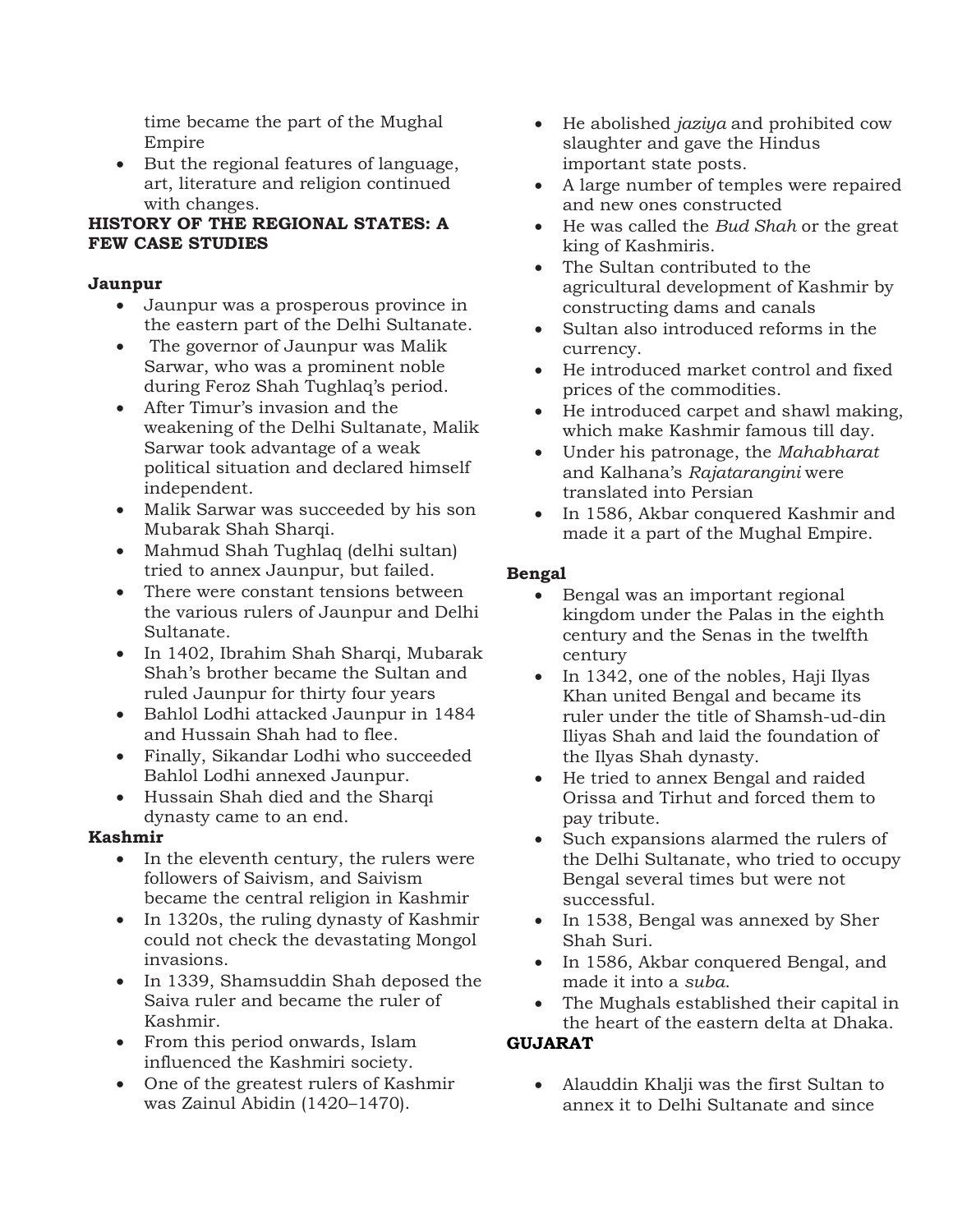then it remained under the Turkish governors of the Sultanate.

- Ahmad Shah (1411–1441), was one of the important rulers of Gujarat
- He founded the city of Ahmadabad and made it his capital in 1413.
- His main enemy were the Muslim rulers of Malwa
- The rivalry between Gujarat and Malwa was bitter and prevented both the regional states from concentrating on larger political gains in north Indian politics.
- The most important ruler of Gujarat was Mahmud Begarha
- The Sultan founded a new town called Mustafabad at the foot of the hill.
- Mahmud constructed a new town called Muhammadabad near Champaner.
- He died in 1511.
- During the rule of his successors Akbar conquered and annexed Gujarat in 1572 AD.

## THE BAHAMANI SULTANATE

- In the fourteenth century two powerful kingdoms arose in South India.
- One was the Bahamani Sultanate and the second kingdom was the Vijayanagar Empire that ruled for 300 years.
- After Mohammad bin Tughlaq there were no attempts by the Delhi Sultanate to control the Deccan region. Therefore, the Bahamani Sultans without any checks annexed the kingdom.
- Muhammad I defeated the Vijayanagar kingdom and consequently Golconda was annexed to Bahamani kingdom.
- One of the most important personalities in the Bahamani kingdom was Mahmud Gawan.
- He was granted the title of 'Chief of the Merchants' or Malikut-Tujjar by the Bahamani ruler, Humayun Shah
- The sudden death of Humayun led to the coronation of his minor son Ahmad III.
- A regency council was set for the administration and Mahmud Gawan was its important member.
- $\bullet$  He was made *wazir* or the prime minister and was given the title of 'Khwaju-i-Jahan.'
- Gawan conquered the Vijayanagar territories up to Kanchi.
- After his death, the governors declared their independence and the Bahamani kingdom broke up.

#### THE VIJAYANAGAR EMPIRE A Political History

- In 1336, Vijayanagar kingdom was established by Harihara and Bukka, who were two brothers and served in the army of Muhammad-bin-Tughlaq.
- Between 1336 and 1565, Vijayanagar was ruled by three different dynasties-Sangama, who remained in power till 1485; the Saluva who remained in power till 1503 and the Tuluvas.
- The last dynasty was the Aravidu dynasty that ruled till seventeenth century
- One of the most important rulers of the Vijayanagar states was Krishnadevaraya, the founder of the Tuluva dynasty
- He completely shattered the Adil Shahi forces of Bijapur first and attacked Gulbarga and set free three Bahamani princes who were imprisoned there
- Krishnadevaraya built some fine stone temples and added impressive gopurams or gateways to many important South Indian temples
- After Krishna Deva Raya, his brother Achyuta Deva Raya ascended the throne in 1530 AD
- The struggle for power was mainly between Saluva Vira Narasimha and Aravidu Rama Raya, in which the later emerged victorious
- Rama Raya did not assume the throne, yet he placed Sada siva Raya on the throne and ruled as the defacto ruler